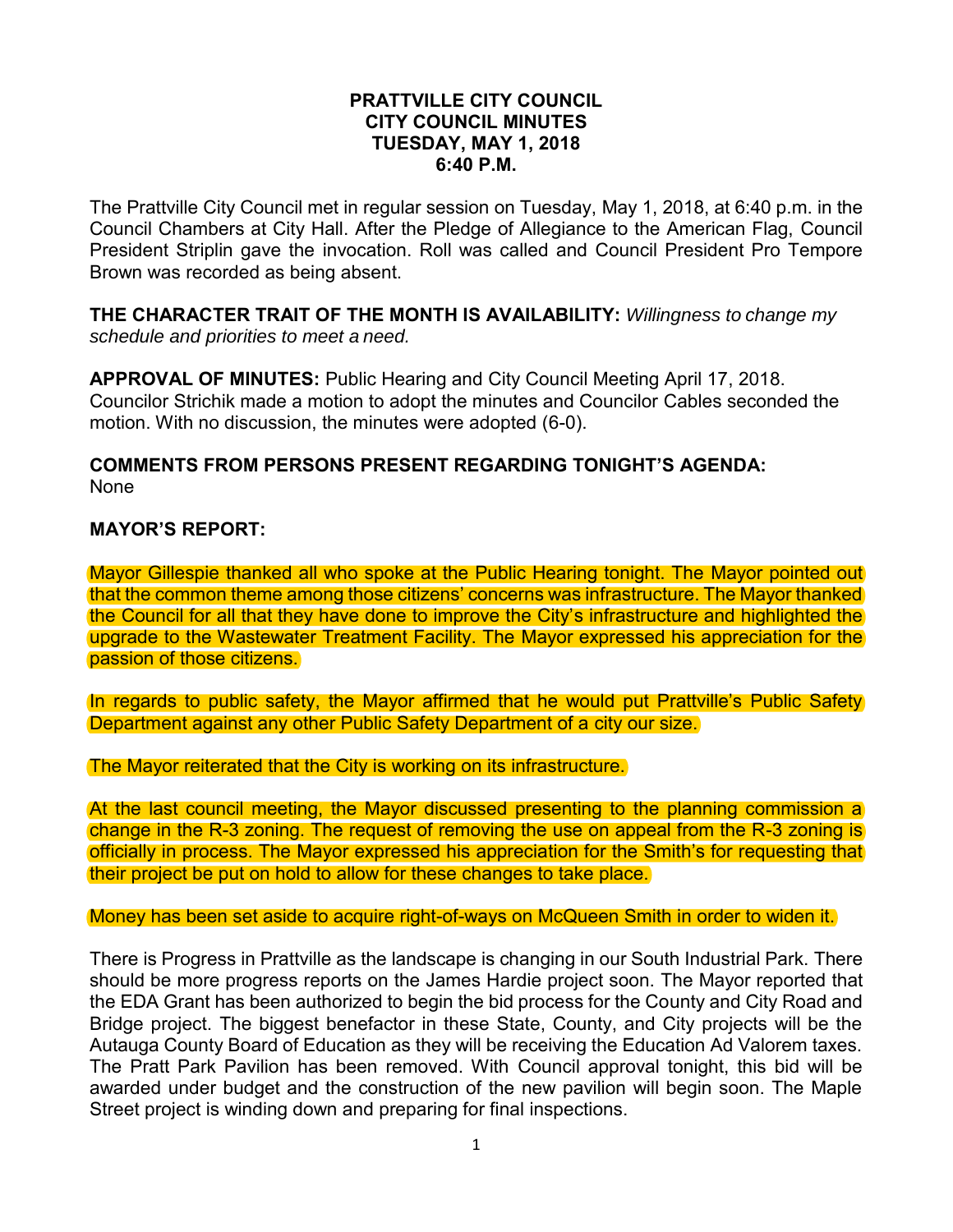The Mayor was honored to welcome Krispy Kreme to Prattville last week.

This week is National Small Business week. The Mayor personally thanked all small businesses who continue investing in our community. The small business owners are the economic engine of America, and help provide growth in small towns like Prattville.

May is Bike Month and the Mayor will present a proclamation to the Montgomery Bicycle Club at the Mayor's Bike Ride. The Mayor's Bike Ride will be on Saturday May 19<sup>th</sup>. This event will kick off the Kids to Park Day, and the Mayor will bike to Pratt Park's finish line and a Touch-A-Truck.

The National Night of Prayer event will be at the First Baptist Church at 6:30 p.m. on Wednesday May 2, 2018.

The request to rezone the Smith's property in Item # 7 includes a change to B-2, General Business. Councilor Starnes stated that the B-2 zoning designation also needs to be changed to not allow apartments by use of appeal. Councilor Starnes will not support the request to rezone this property as long as there is any chance of apartments being allowed.

# **REPORT FROM COUNCIL ON SPECIAL COMMITTEES:**

None

# **CONSENT AGENDA:**

**1. RESOLUTION:** To Authorize the Mayor to have Various Weeded Lots Abated per Title 11, Chapter 67 of the *Code of Alabama, 1975*, as Amended. (Sponsored By: Councilor Starnes) **RESOLUTION BOOK 2018, PAGE 056**

**2. RESOLUTION:** To Grant a Retail Beer (Off Premises Only) and Retail Table Wine (Off Premises Only) License to Walgreen Co. d/b/a Rite Aid 07172. (Sponsored By: Councilor Starnes)

## **RESOLUTION BOOK 2018, PAGE 057**

**3. RESOLUTION:** To Declare Various Weeded Lots to be a Public Nuisance, Order Their Abatement and Set a Public Hearing per Title 11, Chapter 67 of the *Code of Alabama, 1975*, as Amended. (Sponsored By: Councilor Starnes)

## **RESOLUTION BOOK 2018, PAGE 058**

**4. RESOLUTION:** To Submit the 2017 Municipal Water Pollution Prevention (MWPP) Annual Reports for the Pine Creek and Autauga Creek Wastewater Treatment Facilities to the Alabama Department of Environmental Management (ADEM). (Sponsored By: Council President Striplin)

## **RESOLUTION BOOK 2018, PAGE 059**

Councilor Boone made a motion to place Items # 1-4 on a Consent Agenda and Councilor Strichik seconded the motion. The items were placed on a Consent Agenda (6-0). Councilor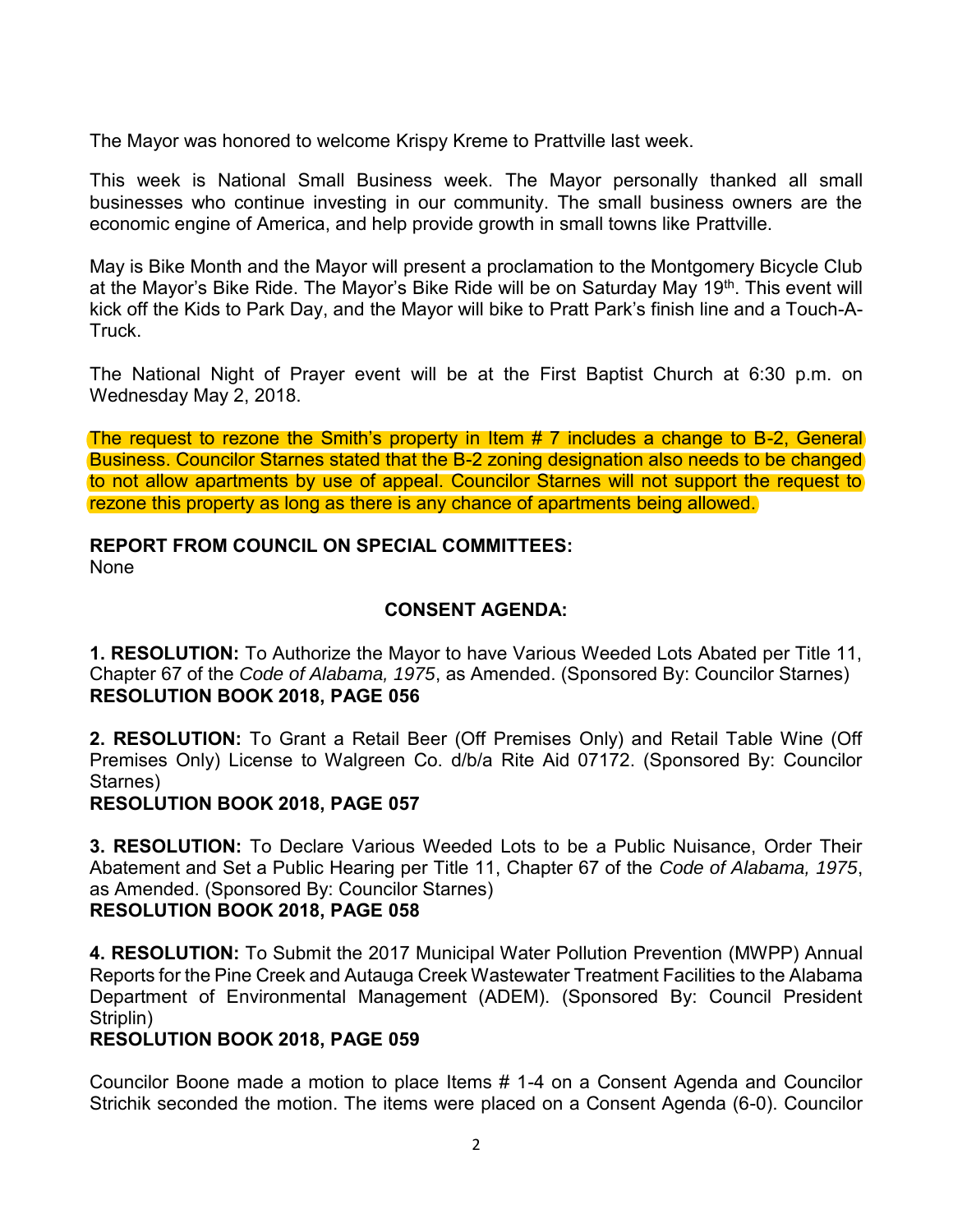Cables made a motion to adopt the Consent Agenda and Councilor Starnes seconded the motion. There being no discussion, the Consent Agenda was adopted with the following results:

| <b>AYES</b>      |    | <b>STRIPLIN, JACKSON, STARNES</b> |  |
|------------------|----|-----------------------------------|--|
|                  |    | <b>CABLES, STRICHIK, BOONE</b>    |  |
| <b>NAYS</b>      |    | <b>NONE</b>                       |  |
| <b>ABSTAINED</b> | ж. | <b>NONE</b>                       |  |
| <b>ABSENT</b>    | л. | <b>BROWN</b>                      |  |

#### **AGENDA:**

**1. RESOLUTION:** To Vacate Certain Property Located within Golson Place Subdivision Plat No. 1. (Sponsored By: Council President Striplin) **RESOLUTION BOOK 2018, PAGE 060**

Councilor Jackson made a motion to adopt the Resolution and Councilor Strichik seconded the motion. There being no discussion, the Resolution was adopted with the following results:

| <b>AYES</b>      |    | <b>STRIPLIN, JACKSON, STARNES</b> |  |  |  |
|------------------|----|-----------------------------------|--|--|--|
|                  |    | <b>CABLES, STRICHIK, BOONE</b>    |  |  |  |
| <b>NAYS</b>      |    | <b>NONE</b>                       |  |  |  |
| <b>ABSTAINED</b> |    | <b>NONE</b>                       |  |  |  |
| <b>ABSENT</b>    | ٠. | <b>BROWN</b>                      |  |  |  |

**2. RESOLUTION:** To Release Funds for the Purchase of Two (2) PowerEdge R540 Servers from SHI International Corp. through the National IPA Purchasing Cooperative for the Information Technology Department at a Cost Not to Exceed \$39,236.00. (Sponsored By: Councilor Strichik)

## **RESOLUTION BOOK 2018, PAGE 061**

Councilor Strichik made a motion to adopt the Resolution and Councilor Cables seconded the motion. There being no discussion, the Resolution was adopted with the following results:

| <b>AYES</b>      |    | <b>STRIPLIN, JACKSON, STARNES</b> |  |
|------------------|----|-----------------------------------|--|
|                  |    | <b>CABLES, STRICHIK, BOONE</b>    |  |
| <b>NAYS</b>      |    | <b>NONE</b>                       |  |
| <b>ABSTAINED</b> | ж. | <b>NONE</b>                       |  |
| <b>ABSENT</b>    | л. | <b>BROWN</b>                      |  |

**3. RESOLUTION:** To Release Funds for the Purchase of One (1) John Deere 85G Mini Excavator from Warrior Tractor & Equipment Company, Inc. Excavator through the National Joint Purchasing Cooperative for the Wastewater Division at a Cost Not to Exceed \$109,382.00. (Sponsored By: Council President Striplin)

## **RESOLUTION BOOK 2018, PAGE 062**

Councilor Starnes made a motion to adopt the Resolution and Councilor Cables seconded the motion. There being no discussion, the Resolution was adopted with the following results: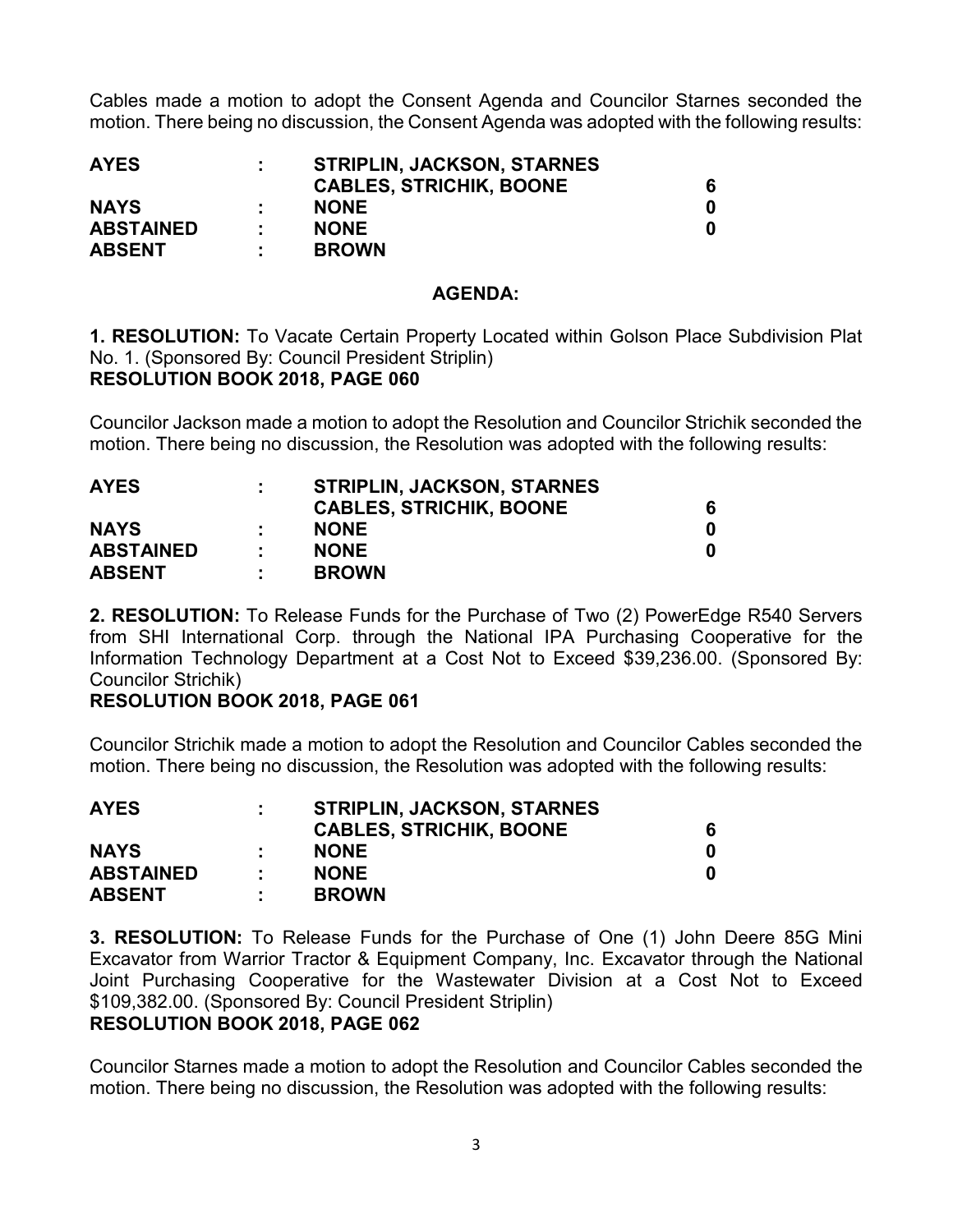| <b>AYES</b>      |   | <b>STRIPLIN, JACKSON, STARNES</b> |   |
|------------------|---|-----------------------------------|---|
|                  |   | <b>CABLES, STRICHIK, BOONE</b>    | 6 |
| <b>NAYS</b>      |   | <b>NONE</b>                       |   |
| <b>ABSTAINED</b> |   | <b>NONE</b>                       |   |
| <b>ABSENT</b>    | ÷ | <b>BROWN</b>                      |   |

**4. RESOLUTION:** To Release Funds for the Purchase of One (1) 2018 Kenworth T370 Flat Dump Truck from Truckworx through the National Joint Purchasing Cooperative for the Wastewater Division at a Cost Not to Exceed \$94,784.00. (Sponsored By: Council President Striplin)

## **RESOLUTION BOOK 2018, PAGE 063**

Councilor Cables made a motion to adopt the Resolution and Councilor Boone seconded the motion. There being no discussion, the Resolution was adopted with the following results:

| <b>AYES</b>      | ÷  | <b>STRIPLIN, JACKSON, STARNES</b> |  |
|------------------|----|-----------------------------------|--|
|                  |    | <b>CABLES, STRICHIK, BOONE</b>    |  |
| <b>NAYS</b>      |    | <b>NONE</b>                       |  |
| <b>ABSTAINED</b> | л. | <b>NONE</b>                       |  |
| <b>ABSENT</b>    |    | <b>BROWN</b>                      |  |

**5. RESOLUTION:** To Release Funds for the Purchase of One (1) Toro Workman HDX 2wd Utility Vehicle from Jerry Pate Turf & Irrigation through the National IPA Purchasing Cooperative for the Urban Management Division at a Cost Not to Exceed \$22,524.00. (Sponsored By: Councilor Boone)

## **RESOLUTION BOOK 2018, PAGE 064**

Councilor Boone made a motion to adopt the Resolution and Councilor Strichik seconded the motion. There being no discussion, the Resolution was adopted with the following results:

|    | <b>CABLES, STRICHIK, BOONE</b> |                                   |  |  |
|----|--------------------------------|-----------------------------------|--|--|
|    | <b>NONE</b>                    |                                   |  |  |
| л. | <b>NONE</b>                    |                                   |  |  |
| л. | <b>BROWN</b>                   |                                   |  |  |
|    |                                | <b>STRIPLIN, JACKSON, STARNES</b> |  |  |

**6. RESOLUTION:** To Award Bid No. 018-005 to Webb Builders, Inc. for Pratt Park Pavilion Improvements at a Cost of \$77,158.00. (Sponsored By: Councilor Boone) **RESOLUTION BOOK 2018, PAGE 065**

Councilor Boone made a motion to adopt the Resolution and Councilor Starnes seconded the motion. There being no discussion, the Resolution was adopted with the following results:

| <b>AYES</b>      |    | <b>STRIPLIN, JACKSON, STARNES</b> |  |
|------------------|----|-----------------------------------|--|
|                  |    | <b>CABLES, STRICHIK, BOONE</b>    |  |
| <b>NAYS</b>      |    | <b>NONE</b>                       |  |
| <b>ABSTAINED</b> |    | <b>NONE</b>                       |  |
| <b>ABSENT</b>    | л. | <b>BROWN</b>                      |  |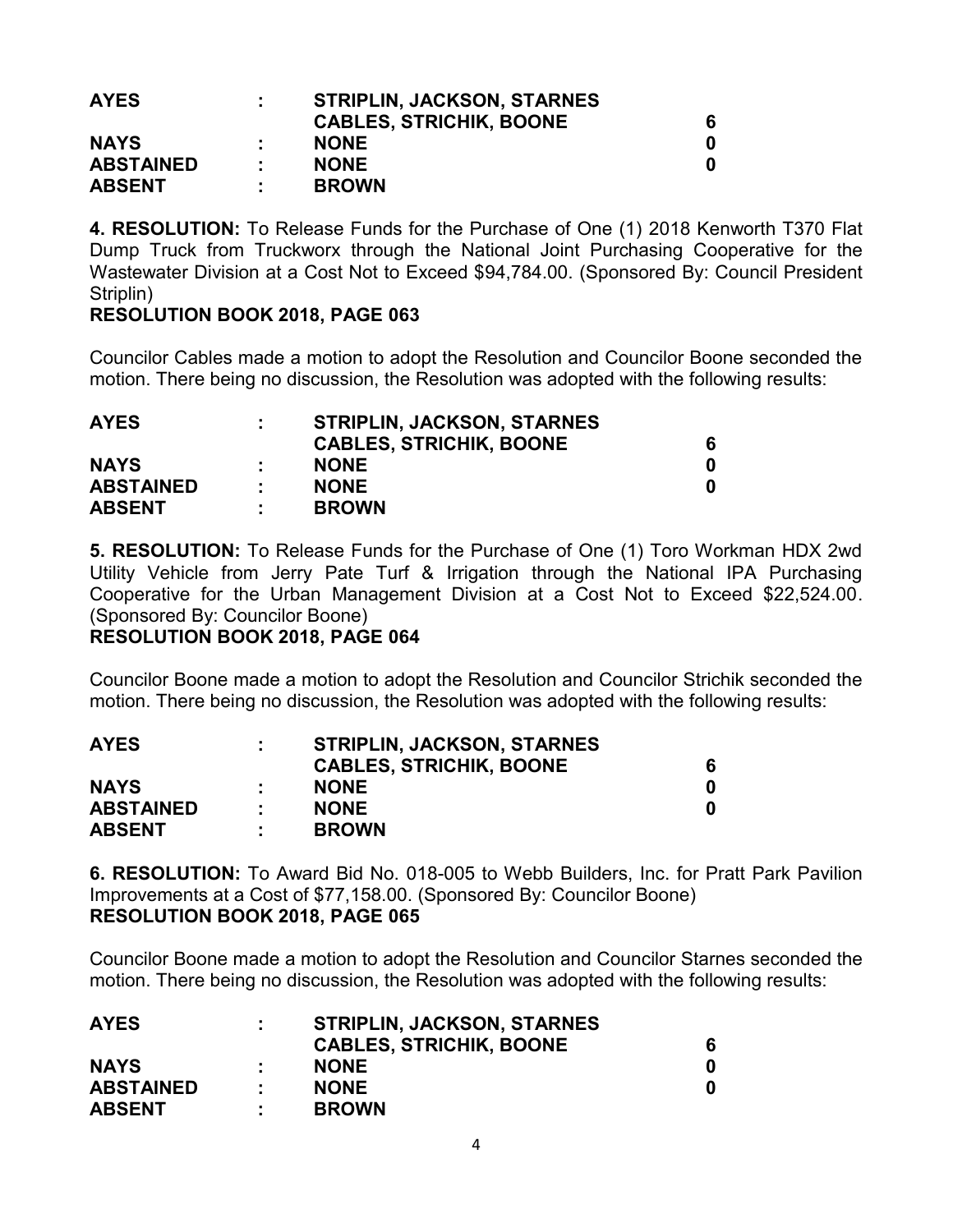**7. ORDINANCE:** To Rezone Property Located at Highway 82 at Highway 31 and McQueen Smith Road from FAR, Forest, Agricultural and Recreation to B-2, General Business and R-3, Single Family Residential. (Sponsored By: Councilor Cables) **HELD UNTIL 8/7/2018** 

Councilor Cables made a motion to honor the Smith's request and hold the Ordinance until August 7, 2018 and Councilor Boone seconded the motion. There being no further discussion, the Ordinance was held with the following results:

| <b>AYES</b>      |   | <b>STRIPLIN, JACKSON, CABLES,</b> |          |
|------------------|---|-----------------------------------|----------|
|                  |   | <b>STRICHIK, BOONE</b>            | 5        |
| <b>NAYS</b>      |   | <b>STARNES</b>                    |          |
| <b>ABSTAINED</b> | t | <b>NONE</b>                       | $\bf{0}$ |
| <b>ABSENT</b>    |   | <b>BROWN</b>                      |          |

**8. ORDINANCE:** To Establish Stormwater Illicit Discharge Detection and Elimination (IDDE) Procedures in Compliance with the City of Prattville's National Pollutant Discharge Elimination Systems (NPDES) Permit. (Sponsored By: Council President Striplin) **HELD UNTIL 5/15/2018** 

Councilor Jackson made a motion to adopt the Ordinance and Councilor Starnes seconded the motion. By point of order, the Ordinance was held until May 15, 2018.

| <b>AYES</b>      |    | <b>STRIPLIN, JACKSON, STARNES</b> |  |
|------------------|----|-----------------------------------|--|
|                  |    | <b>CABLES, STRICHIK, BOONE</b>    |  |
| <b>NAYS</b>      |    | <b>NONE</b>                       |  |
| <b>ABSTAINED</b> |    | <b>NONE</b>                       |  |
| <b>ABSENT</b>    | л. | <b>BROWN</b>                      |  |

**9. ORDINANCE:** To Establish Post Construction Stormwater Management Procedures in Compliance with the City of Prattville's National Pollutant Discharge Elimination Systems (NPDES) Permit. (Sponsored By: Council President Striplin) **HELD UNTIL 5/15/2018** 

Councilor Strichik made a motion to adopt the Ordinance and Councilor Boone seconded the motion. By point of order, the Ordinance was held until May 15, 2018.

| <b>AYES</b>      |    | <b>STRIPLIN, JACKSON, STARNES</b> |  |
|------------------|----|-----------------------------------|--|
|                  |    | <b>CABLES, STRICHIK, BOONE</b>    |  |
| <b>NAYS</b>      |    | <b>NONE</b>                       |  |
| <b>ABSTAINED</b> |    | <b>NONE</b>                       |  |
| <b>ABSENT</b>    | л. | <b>BROWN</b>                      |  |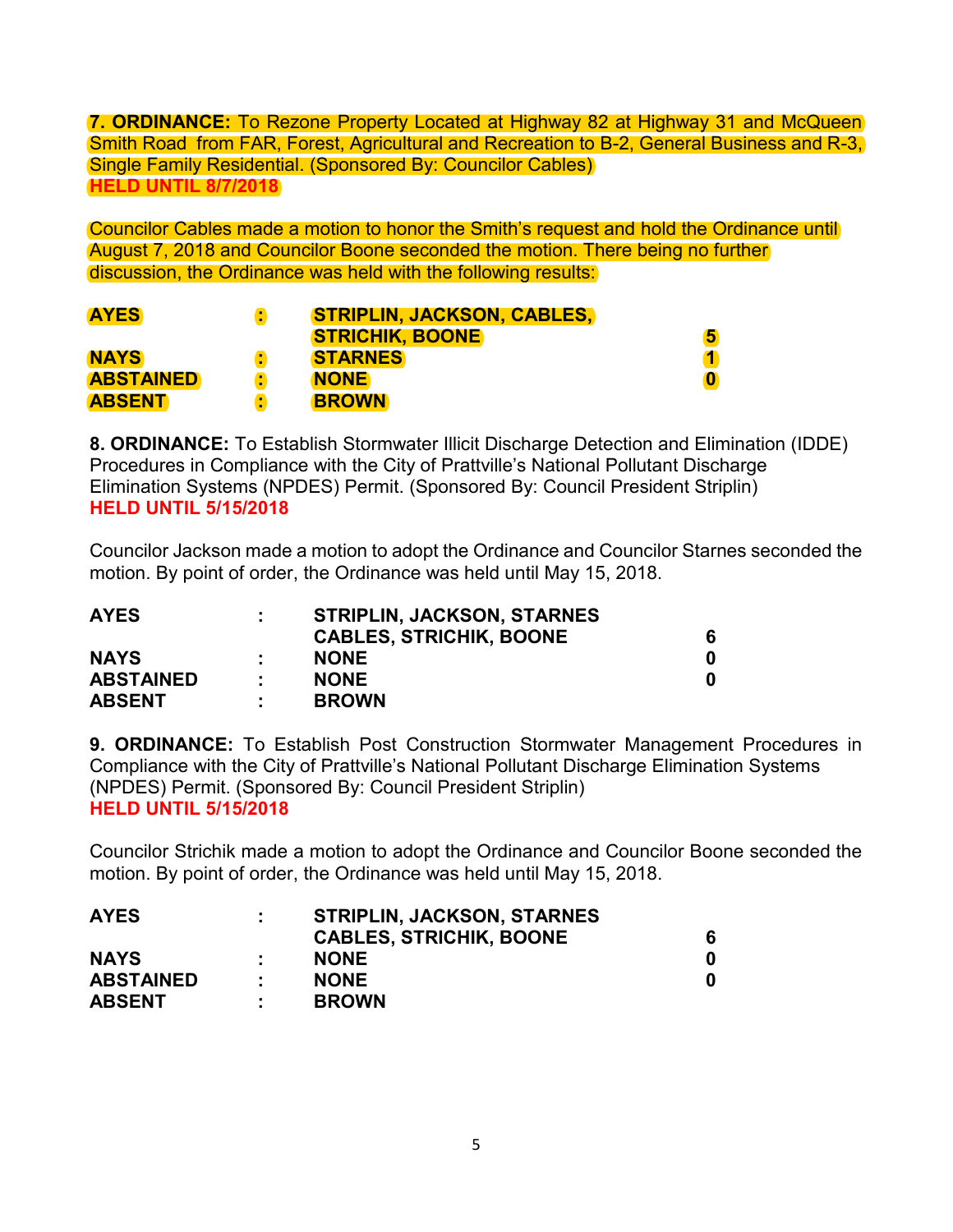## **COMMENTS FROM PERSONS PRESENT:**

Dr. Jerry Cimis, 141 N. Chestnut Street, insisted the Council update City's Comprehensive Plan and stated that these plans should be done every 10 years. Dr. Cimis suggested that the B-2 zoning definition also be updated.

Marriane Dillard 1822 Jenny Lane, suggested that if Jay Street were extended to McQueen Smith Road it would force traffic in front of the Smith Center causing a hazard to the mentally disabled individuals that they serve.

## **CLOSING COMMENTS:**

The Mayor thanked everyone who attended and spoke as well as all department heads for their hard work.

Councilor Starnes encouraged everyone in attendance to come to the Work Session and Public Hearing on May 3, 2018.

Councilor Cables thanked everyone who attended and assured them that the City does have the public's best interest at heart. He acknowledged that they do need to look at the Comprehensive plan but noted that it can change. The Plan is to be a guide.

Councilor Strichik expressed his appreciation for all in attendance. He also assured all present that the city does have the public's best interest at heart. He noted that he could not speak for Councilor Brown due to the face that she was absent and on vacation. Councilor Strichik stated that he is not a fan of more apartments or small houses but at the same time he understands that the City will grow.

Councilor Boone, wished to respond to some of the comments made during tonight's public hearing. She noted that the Council was responding to the Petitioners Request to hold Item # 7 and that it was a common practice.

Councilor Boone addressed Mrs. Dillard regarding the email she sent out to whole Council but only got two responses. The email came in at 4:45 p.m. on this same day as Councilor Boone was heading to tonight's meeting. Councilor Boone stated that she also owns property in that district and has researched thoroughly the affect the proposed rezoning will have on property values. If the councilor thought property values would be adversely affected she would be in opposition of that item. The Councilor stated that there was a lot of false information being spread. The safety of children and the public is not an issue. If they City were to increase its population the additional revenue generated would help to grow the Public Safety Departments. The councilor asked that the people trust the City Council to continue to work through the appropriate processes.

Council President Striplin thanked all for their attendance.

## **ADJOURN:**